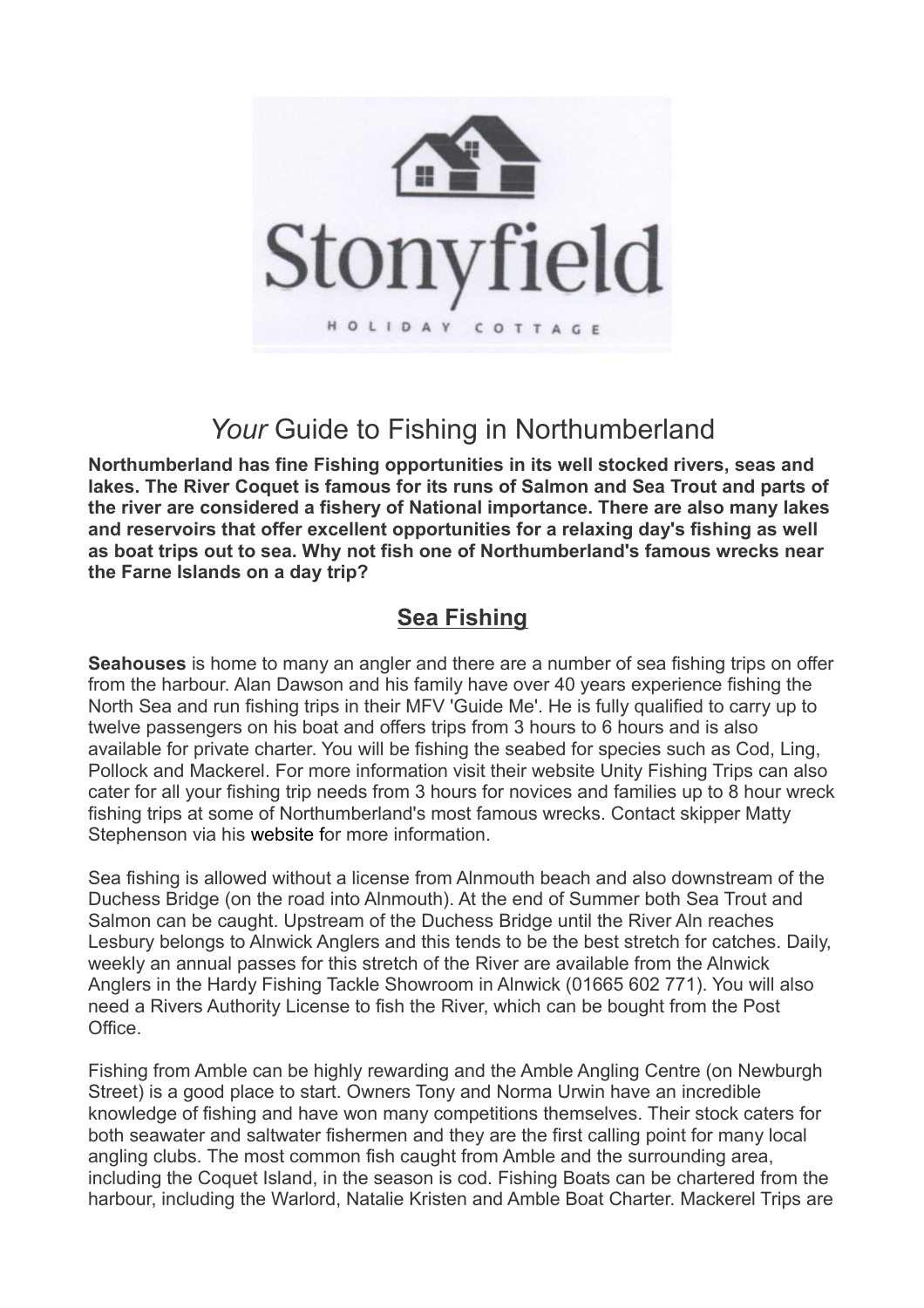very popular during the Mackerel season from June to September, which are run in the evenings by Jeff on the Warlord. Boats can also be chartered from Amble for many other reasons including diving, sightseeing and wildlife cruises. The company Amble Boat Charter can be used for any of these reasons as well as fishing.

### **Reservoir and Lake Fishing**

Just a few miles West of Rothbury is Caiston Trout Fishery, a beautiful 50 acre fishing lake, spring fed and stocked with Rainbow, Blue and Wild Brown Trout. They welcome everybody to the lake, whether a seasoned fisherman or a novice, the lake offers the opportunity to catch Trout from 2 to 15 pounds! Amenities here include a 40 acre fly fishing lake, an 8 acre worm fishing lake, boat and tackle hire, tuition and Salmon fishing on a two mile stretch of the River Coquet. Rainbow Trout fishing is available here all year round (subject to weather in winter) and the Brown Trout season is 22nd March to 30th September annually. For more information and tuition prices visit the Caiston Trout Fishery Website. Postcode for your SatNav: NE65 7LG

**Fontburn Fishery** at Fontburn Reservoir has become one of the most popular fisheries in the Country thanks to it's excellent reputation for large numbers of Trout. Any method of fishing is available here from bait to fly fishing and they also have a well-stocked shop that sells a range of different flys and bait. The Visitors Centre also has toilet facilities, a picnic area and disabled access. Fontburn is open to fishing from the 12th March to the 30th November from 8am until 9pm or sunset, whichever is sooner. Prices start from as little as £16 (after 2.30pm) with a 4 catch limit and go up to £799 for an explorer season permit. Visit Fontburn Fishery's website for more information and pricing. Postcode for your SatNav: NE61 4PL

**Felton Fence Fishery** is conveniently located near the A1 mid-way through the County, about 9 miles North of Morpeth. There are four well stocked lakes here in a peaceful and beautiful location. Badger Lake is about half an acre in size and is packed with carp for pleasure and match anglers. Fence Lake, Mallard Lake and Fox Lake are all mixed coarse. They also provide luxury accommodation and offer day and night fishing, a tackle and bait shop and toilet facilities. Postcode for your SatNav: NE65 9HY.

## **River Fishing**

ROTHBURY deal for fishing. First of all there is the River Coquet that runs through the Village itself and the surrounding areas, with parts of the Coquet being considered a fishery of National importance. With runs of Salmon and Sea Trout the Coquet is a very popular, and beautiful, place to fish. The season for Salmon is the 1st February to the 31st October each year but a 'catch and release' bylaw means that you must release any Salmon caught before the 16th June. Fishing licenses can be bought in Rothbury from the Red Grouse Gallery (15 Bridge Street, Rothbury) and rod licenses from the Post Office.

The River Coquet also runs through the Villages of Felton and West Thurston, with its runs of Salmon and Sea Trout it is a very popular, and relaxing, place to fish. The season for Salmon is the same as Rothbury (and indeed anywhere on the Coquet) and the same 'catch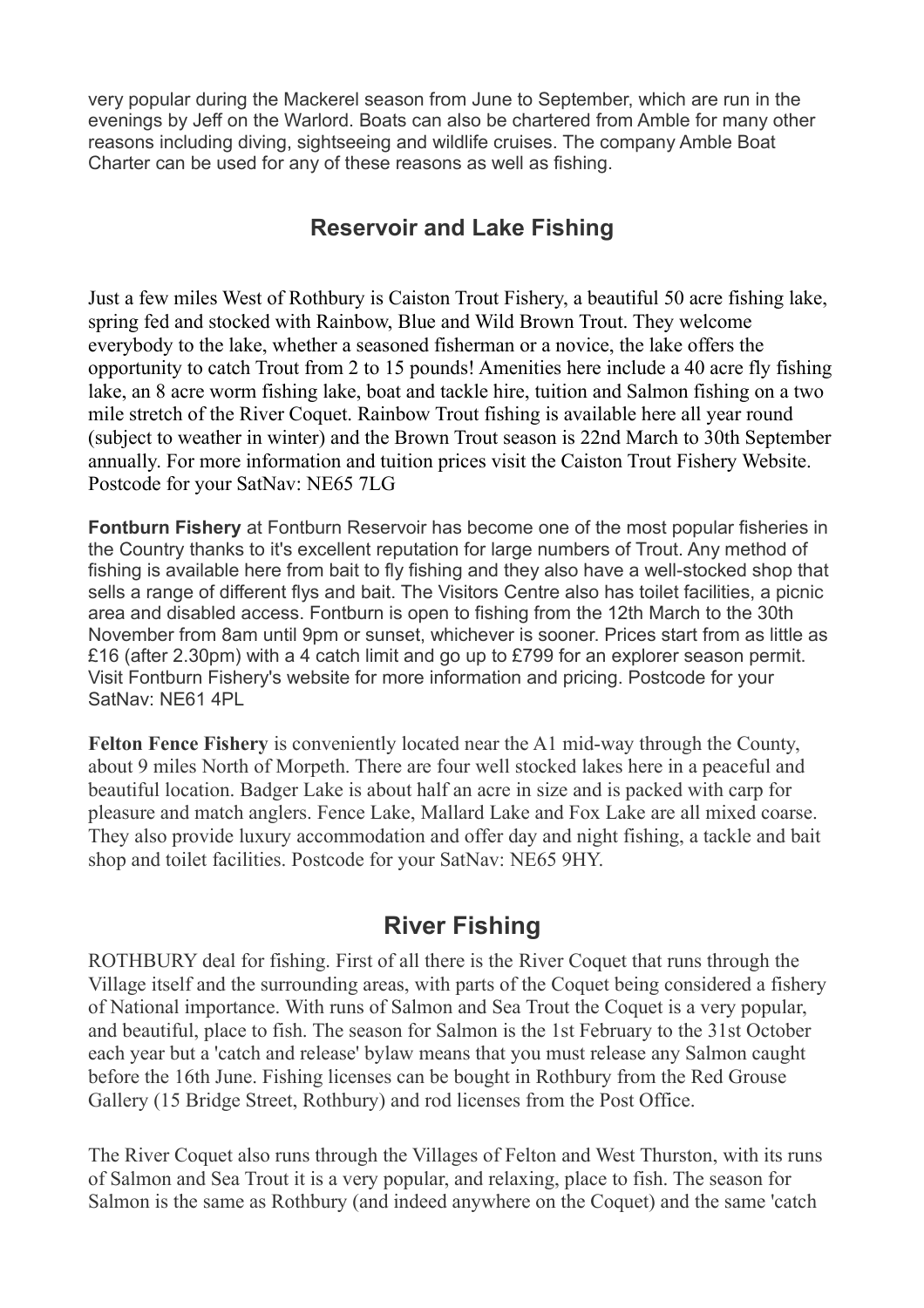and release bylaw applies. The fishing rights for the River downstream from the old bridge are owned by the Northumberland Anglers' Federation who you should contact for a permit should you wish to fish the River. The Northumberland Anglers' Federation own the fishing rights to much of the River Coquet from here downstream to Warkworth and on to the Estuary at Amble. This stretch of River is extremely picturesque and tranquil. The River upstream of the Old Bridge in Felton is owned by a private club and should not be fished.

#### Fishing the River Tweed

Scotland is renowned for Salmon Fishing and the River Tweed is recognised as one of the truly great Atlantic salmon rivers. The tradition of salmon fishing on the River Tweed extends back for centuries and many of the practices, styles and flies used, when fly fishing for salmon, originate on this most lovely of rivers.

The salmon fly fishing season on the River Tweed starts on the 1st February and extends to the 30th November, giving anglers the opportunity to fish for salmon in most seasons. The early part of the season can see 'springer' salmon coming into the River Tweed, whilst the latter part of the season, from September to November, is usually the most prolific.

The cost for salmon fishing on the River Tweed, as in other Scottish rivers, varies according to the time of year.

Brown Trout fly fishing on the River Tweed in Scotland is excellent and every season specimen fish are caught. Fish rise readily to the fly and the quality of trout fishing is high throughout the River Tweed system. Dry fly and wet fly methods are both successful and nymphing can be particularly successful.

The trout fishing season on the River Tweed in Scotland extends from mid-March to early October and there is no closed season for grayling fishing, but the grayling fishing is at its best from December to February, cold but exhilarating.

#### Fishing the River Tyne and in the Northumberland National Park

Northumberland's sparkling rivers are home to some superb game and coarse fishing. Salmon and sea trout are found in many of our rivers.

The River Tyne is England's premier salmon river. Sea trout is found in the Tyne, Coquet and Tweed. There are brown trout everywhere, with some rainbow trout around too. The lower reaches of most rivers have good coarse fishing. Dace, roach, chubb and pike are found in the Tyne.

#### **Types of fishing available in the Northumberland National Park**

#### **Salmon Fishing:**

#### The River Tweed and the Till

The long history of fine fishing means permits can be expensive here. Fishing is usually from a hired boat which will probably include the services of a gillie (or boatman) who can provide expert advice and tuition.

There is no statutory "catch and release" on the Tweed and Till but a voluntary code requires the return of every other spring salmon caught by rod and line. Anglers catch the largest salmon in the autumn.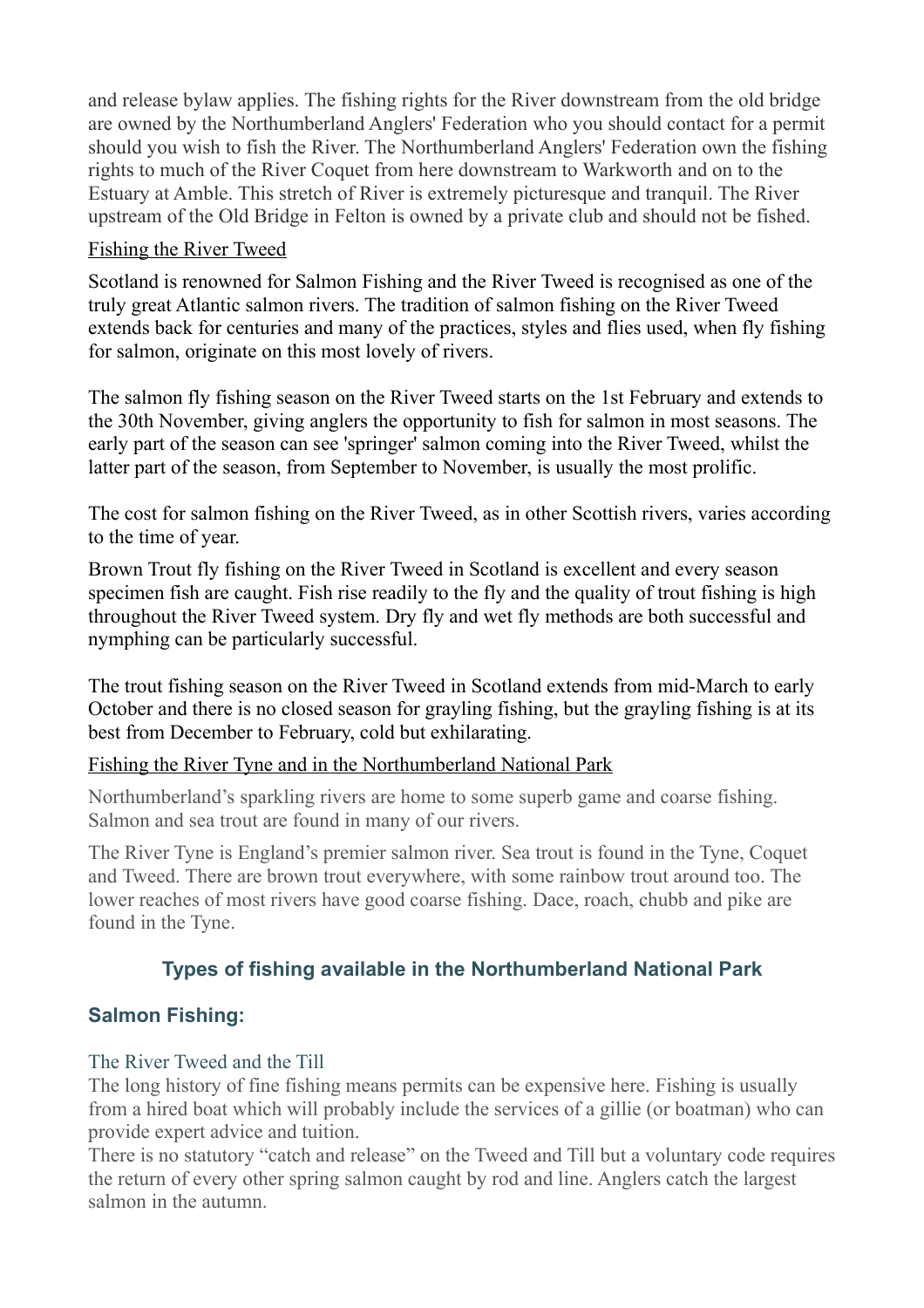#### The River Coquet, River Aln, and River Tyne

Fishing permit prices are more reasonable. On the whole, the Tyne has the largest average weights for salmon.

#### [Coarse fishing](https://www.northumberlandnationalpark.org.uk/things-to-do/get-active-outdoors/fishing/)**:**

Coarse fish can not be eaten and so are returned to the river, except for grayling, which is really a game fish. Here coarse fishing is largely limited to the river Tyne. However, The Tweed, The Till and the Blyth are noted for their grayling fishing.

The common varieties of coarse fish in Northumberland are grayling, perch, pike, roach, dace, gudgeon and eels. The season for coarse fishing on Northumberland rivers is 16 June to 14 March. Clubs and owners of still waters may not have a close season.

#### [Trout fishing](https://www.northumberlandnationalpark.org.uk/things-to-do/get-active-outdoors/fishing/)**:**

The two main non-migratory trout in Northumberland are:

- brown trout are usually wild and found in rivers, lakes and reservoirs
- rainbow trout are usually stocked and found only in lakes and reservoirs The season for brown trout fishing is from 22 March to 30 September in England and 15 March to 6 October in Scotland. Local Scottish byelaws there often impose a restricted season from 1 April to 30 September. Fishing on Sundays is not permitted on the Scottish rivers of the Tweed and Till. Typically, the average brown trout will weigh one third of a pound but top weights can reach up to four pounds.

#### **[Brown Trout fishing in Kielder Forest](https://www.northumberlandnationalpark.org.uk/things-to-do/get-active-outdoors/fishing/)**

The main streams for brown trout fishing in Kielder Forest in Northumberland are:

- Kielder Burn
- Lewisburn
- Plashetts Burn
- Belling Burn
- Chirdon Burn
- Tarset Burn
- Warksburn
- The River Rede

Access into the forest is on foot only. Please park in the car parks. All legal methods of brown trout fishing are permitted until 31 July. Fly fishing is allowed during August and September. There is no bag limit.

#### **Daily/Weekly fishing permits for Kielder Forest are available from:**

Tyne Rivers Trust Daily/Weekly or seasonal permits available from the Blackcock Inn at Falstone

#### [Still-water fishing](https://www.northumberlandnationalpark.org.uk/things-to-do/get-active-outdoors/fishing/)**:**

Apart from brown and rainbow trout, species include rudd, bream, tench and carp. Eels are present in most waters. Numerous large and small still-waters are available for fishing. Many of these provide both bank and boat fishing.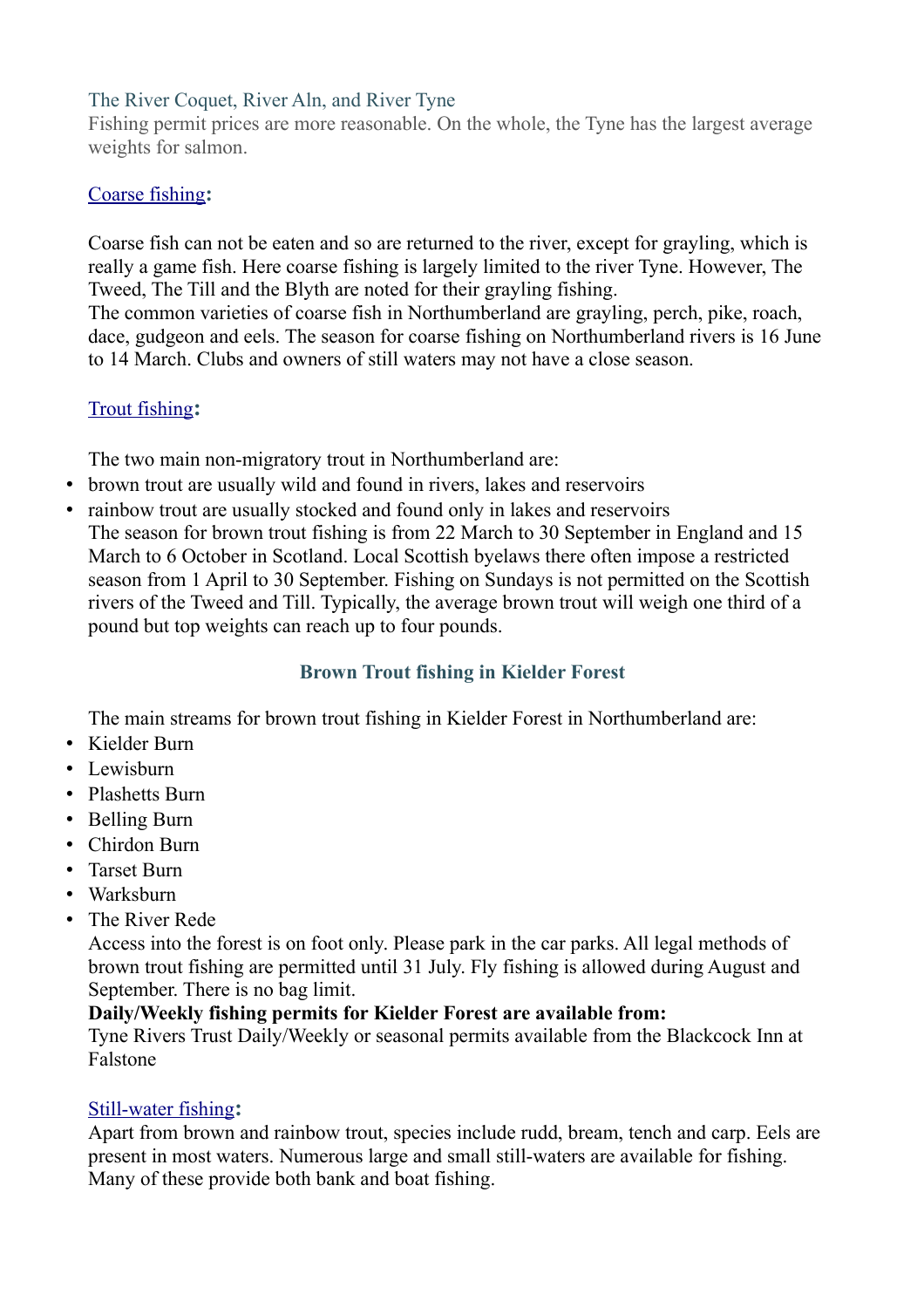# Fishing at Kielder Water

**Kielder Water is Northumbrian Water's boat fishery and with over 2,000 acres of water to explore, you can try a different spot every time you fish. With a fleet of 15 fully equipped motor boats, the huge lake offers exhilarating fishing for both enthusiast and competition anglers alike.**

**If you're new to fishing:**

•**Head to Tower Knowe or Kielder Waterside visitor centres where you can pick up your required permits or purchase your permit online at [www.bookwhen.com/watersideparksnorth](http://www.bookwhen.com/watersideparksnorth) Our lodges also offer tackle, bait and starter kits.**

•**Go to** <https://www.watersideparksuk.com/fishing/> **or search for Northumbrian Water Waterside Parks on Facebook for all the information you'll need and also for weekly fishing reports.**

•**A Tyne Angling Passport is required to fish on the burns (including Kielder Burn, Lewisburn, River Rede at Cottonshopeburn) or the North Tyne. This can be booked via** <https://www.tyneriverstrust.org/online-shop/beats/> **or telephone 01434 636900 Keen anglers:**

**Boat anglers should head for the Belling Inlet and Plashett's Bay at any part of the season.**

**Bank anglers try Whickhope Inlet and downstream from Tower Knowe Visitor Centre. Small dark fly patterns are a must, fished as dropper flies with bright attractors on the point of the cast.**

**When it comes to multi-bait, the Beeches Walk at Kielder Waterside, Tower Knowe Visitor Centre and upstream of Hawkhope car park are good locations. The stream mouths at Matthew's Linn and Whickhope are worth a try during the spring. The Tyne Angling Passport gives you the chance to fish for brown trout in some of Kielder's wildest spots; Kielder burn and Lewis burn. It costs £8 per day and is purchased through the charity, Tyne Rivers Trust see** 

<https://www.tyneriverstrust.org/shop/beats/kielder-burn/> **The full fee goes towards improving river habitat.**

**Pick up a 'Go Fishing' detailed guide or purchase a fishing starter pack from one of the visitor centres.**

**Permits and fishing boats must be booked in advance. To book please visit: [www.bookwhen.com/watersideparksnorth](http://www.bookwhen.com/watersideparksnorth)**

**We respectfully ask that visitors follow the countryside code to protect our wildlife and the natural environment. Please do not leave litter.**

**For boat fishing at Kielder, two adults must be in a boat at all times and no children aged under eight years of age are allowed in boats.**